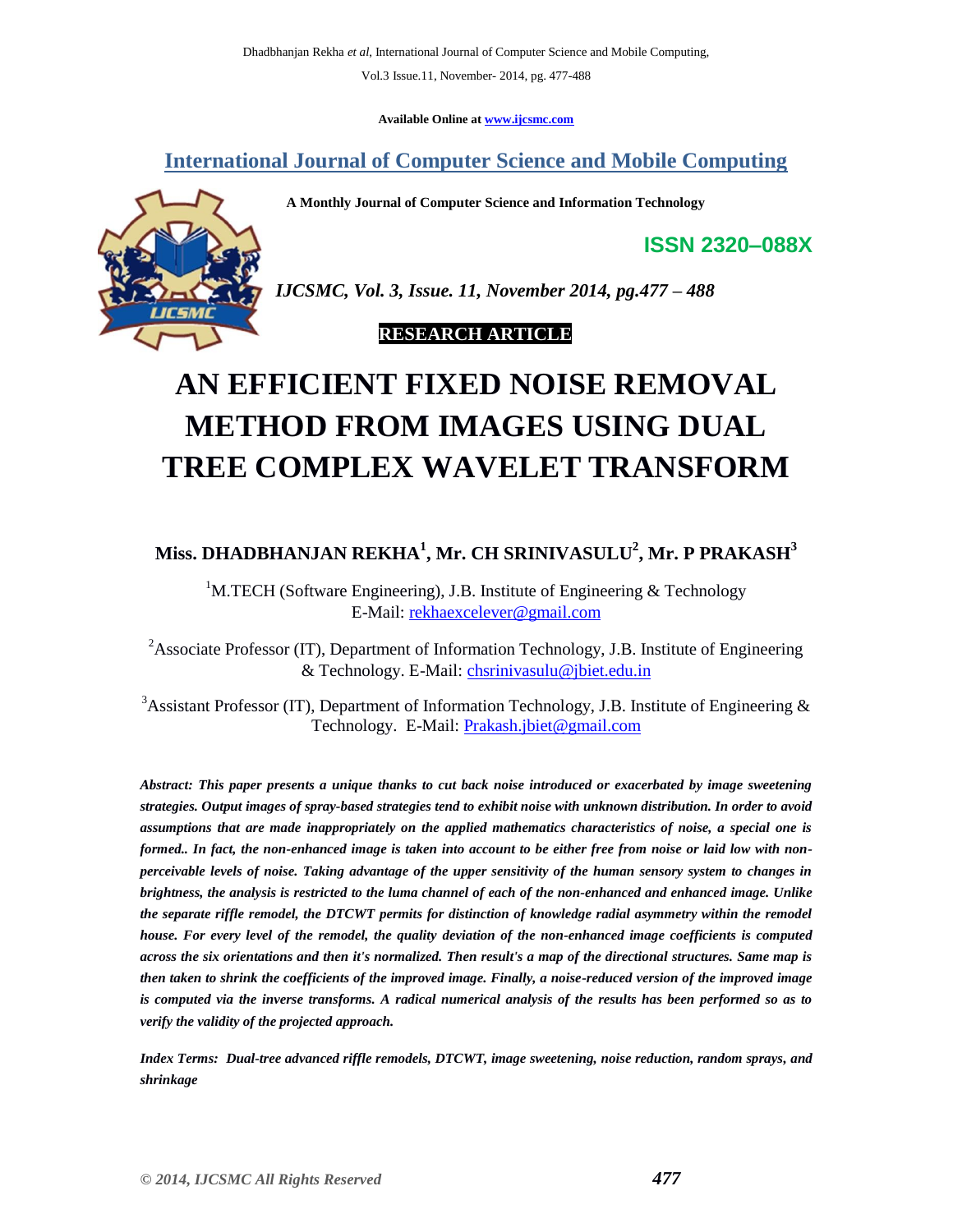# **1. INTRODUCTION**

 The Present scenario of rapid growth of Internet increases the usability of digital media in the form of digital image, audio, video. DIGITAL images are subject to a wide variety of distortions during image processing, transmission, compression, acquisition, reproduction and storage, any of which may lead to the degradation of visual quality. The only "correct" method of quantifying visual image quality is through subjective assessment of the performance, for those applications in which images are viewed by human beings in an ultimate manner. Practically, however, subjective evaluation is usually too inconvenient, time-consuming and expensive. Images are often corrupted by noise during acquisition and transmission, which will lead to significant degradation of image quality for human interpretation and post-processing tasks. The main goal of image denoising is to reduce the noise, while preserving the image features. The goal of research in objective image quality assessment is to develop quantitative measures that can automatically predict perceived quality of the image. In image processing applications objective image quality metric plays a variety of roles. It can be first used to monitor dynamically and adjust image quality. Image enhancement techniques are the algorithms which improve the quality of images by removing blurring and noise, increasing contrast and sharpness of digital medical images. There are various approaches (theories) for image enhancement, like Normalization, Histogram flattening, Range compression, and noise smoothing. A certain amount of trial and error usually is required before a particular image enhancement approach is selected. For image enhancement there is no general theory. When an image is under the process of visual interpretation, it is the viewer who will ultimately judge about the working of a particular method. The Process of Visual evaluation of image quality is highly subjective.

#### **Image**

An image is a two-dimensional picture, similar to some subject usually a physical object or a person. A two-dimensional image is a photograph or a screen display. Also a statue can be referred to as a three-dimensional image. The images can be captured by optical devices such as cameras and mirrors. Lenses, telescopes, microscopes are few other optical devices. In a broader sense, image can be also referred to as a two-dimensional figure such as a map or an abstract painting. It can be represented by a graph or in the form of a pie chart. The word image can also be used in a wider sense, where images can be rendered manually by drawing, or in the form of a painting, carving. Thus these can be automatically rendered by printing or computer graphics technology.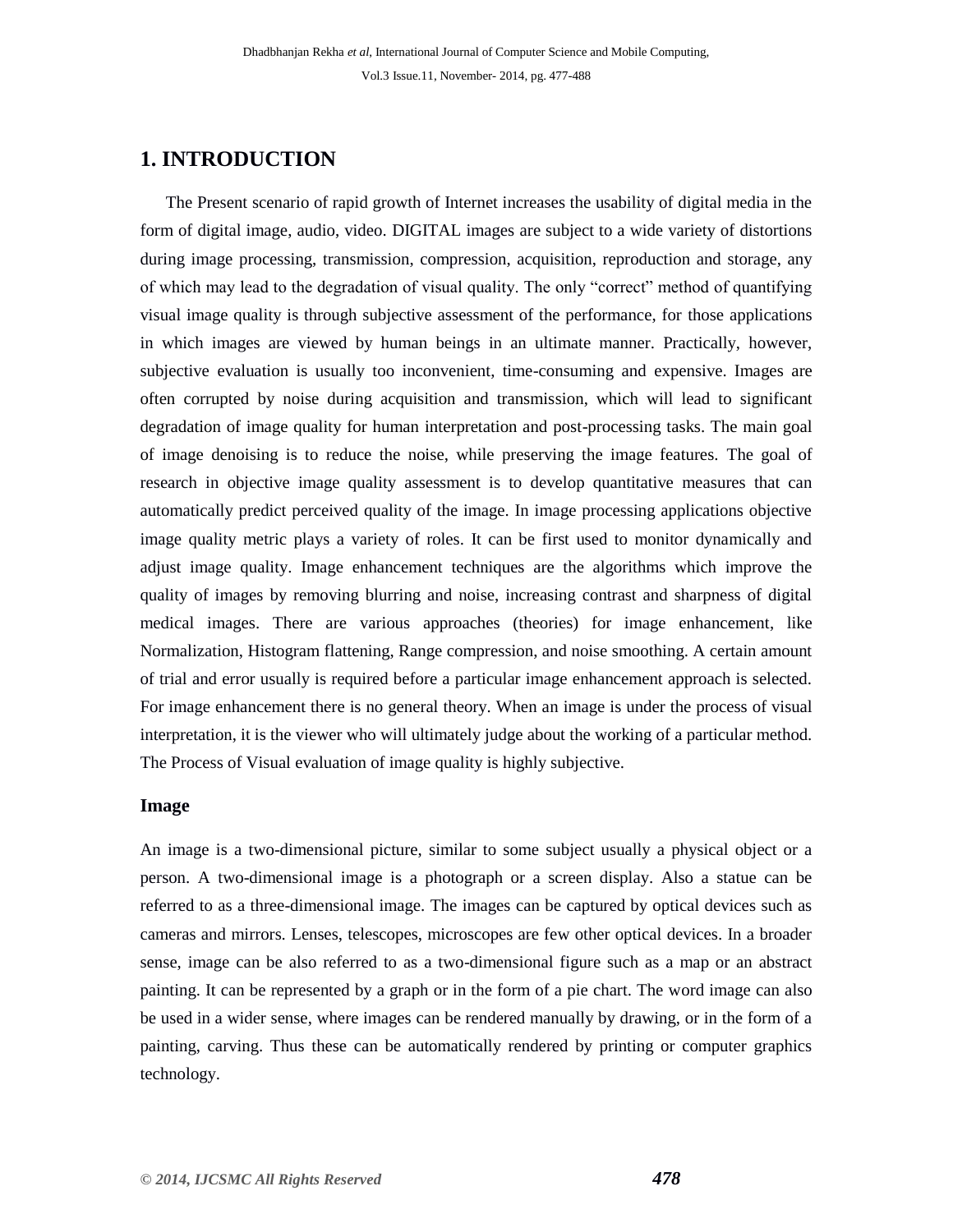

**Fig 1: gray and color images**

An image is a rectangular grid of pixels that has a definite height and width. These pixel's are square's and have a fixed size on a given display. Different computer monitors may use different sized pixels. The pixels together form an image and are ordered as a grid in the form of rows and columns. Each pixel consists of numbers representing magnitudes of brightness and color. Thus pixel has a color, which is a 32-bit integer. The redness of the pixel is determined by the first eight bits, whereas the next eight bits determine the greenness, and the preceding eight bits determine the blueness, and the transparency of the pixel is determined by the remaining eight bits.

### **Image File Sizes**

Image increases in Image file size is expressed as the number of bytes that increases with the number of pixels, by composing an image, and the color depth of the pixels.

| Transparency | Red | æ.<br>Green | IRMe |
|--------------|-----|-------------|------|

#### **Fig 2: Planes of Color image***.*

Increase in the number of rows and columns, increases the image resolution and file size. Also, each pixel of an image increases in size when its color depth increases, an 8-bit pixel (1 byte) stores 256 colors, a 24-bit pixel (3 bytes) stores 16 million colors, the latter known as true color. Digital image is represented and manipulated as matrices containing the light intensity or color information at each sampled point (pixel). Color image contains three planes such as Red, Green and Blue. The combinations of the intensities of these RGB represent the color and intensity at each pixel. Thus a color image can be represented by 3 dimensional matrices.

Size = (no of rows X no of columns X 3 colors).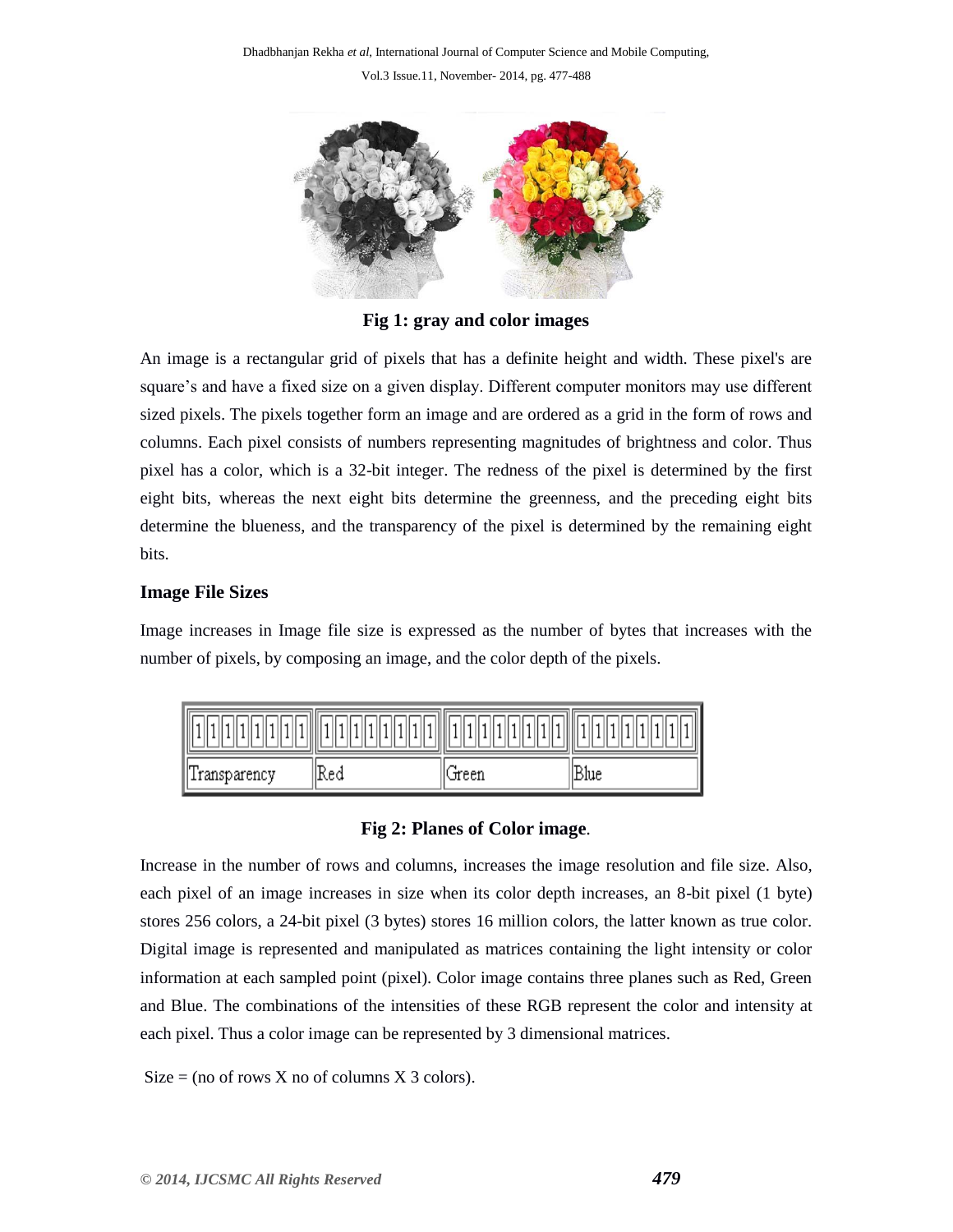If 'f' represents an image, 'x' represents number of rows, 'y' represents number of columns and 'z' represents the RGB plane, then to represent at position  $(x, y, z)$  this  $f(x, y, z)$  is used. If we use 8 bits to represent intensity of each color, then we can represent 28 intensities (levels), i.e. from 0 to 255 levels. Therefore the value of  $f(x, y, z)$  falls between 0 to 255(L-1), where L represents number of levels.

The Previously mentioned technique is effective only in one form. But these techniques are highly effective. Independently of the precise remodel used, the overall assumption in multiresolution shrinkage is that image information provides rise to thin coefficients within the remodel house. Thus, American state noising is achieved by compression (shrinking) those coefficients that compromise information inadequacy. Such method is sometimes improved by associate degree elaborate applied mathematics analysis of the dependencies between coefficients at totally different scales. Yet, whereas effective, ancient multi- resolution strategies area unit designed to solely take away one explicit style of noise (e.g. mathematician noise).

#### **PDE**

A partial differential equation (PDE) is a differential equation that contains unknown multi variable functions and their partial derivatives. This varies from ordinary differential equations, since ordinary differential equations deal with functions of a single variable and their derivatives. To formulate problems, various functions of several variables are involved for which PDEs are used and are either solved manually. To create a relevant computer model PDEs are used.. PDEs can also be used to describe a wide variety of phenomena such as sound, heat, electrostatics, electro dynamics, fluid flow, elasticity, or quantum mechanics. Thus these physical phenomena can be formalized similarly in terms of PDEs. Ordinary differential equations often model onedimensional dynamical systems, whereas, partial differential equations, model multidimensional systems.

A Partial differential equation (PDE) is an equation involving functions and their partial derivatives for example, the wave equation

$$
\frac{\partial^2 \psi}{\partial x^2} + \frac{\partial^2 \psi}{\partial y^2} + \frac{\partial^2 \psi}{\partial z^2} = \frac{1}{v^2} \cdot \frac{\partial^2 \psi}{\partial t^2}
$$

In general, partial differential equations are much more difficult to solve analytically than are ordinary differential equations. Bäcklund transformation is used sometimes to solve them .They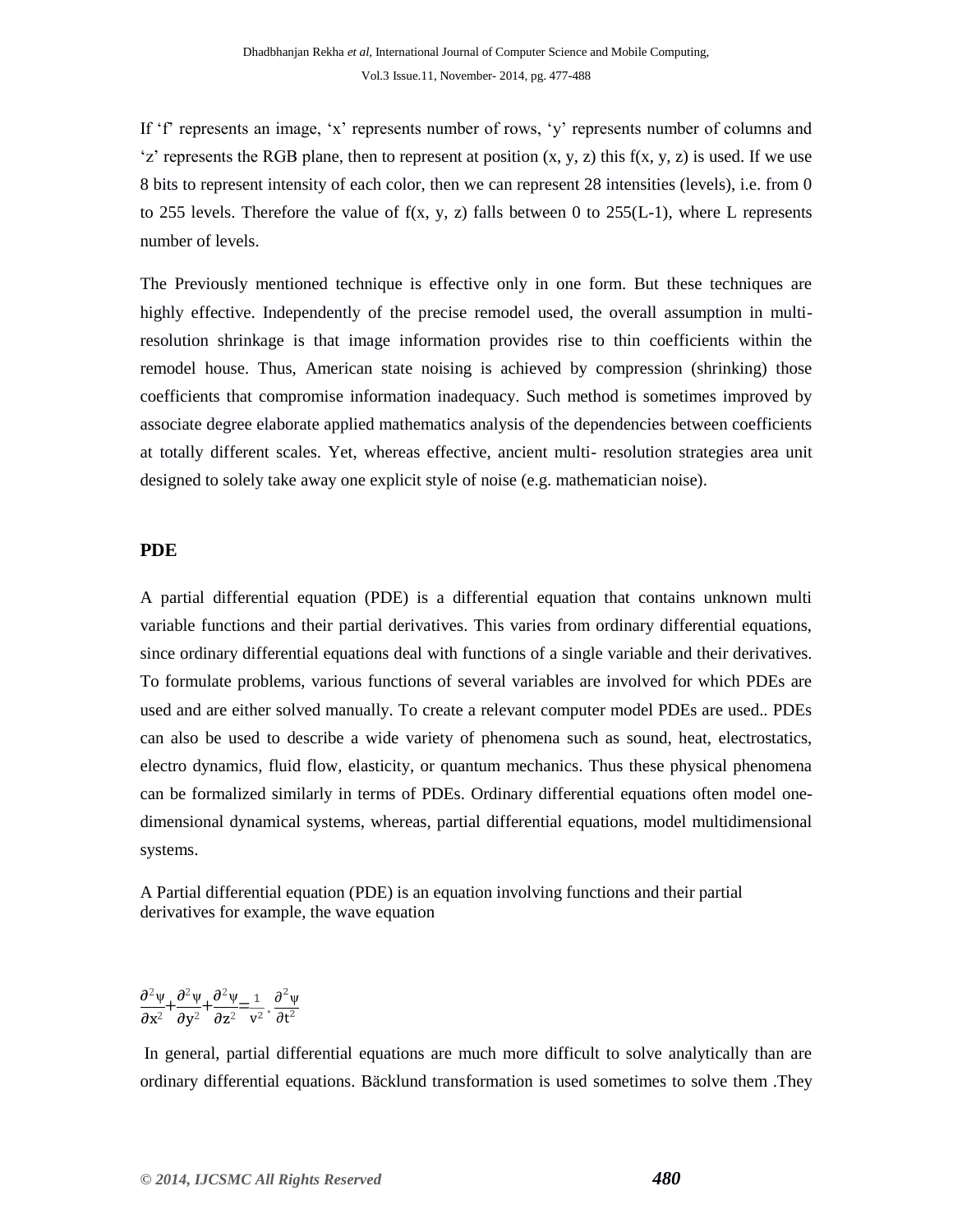may also be solved using, integral transform, Green's function or by numerical methods such as finite differences.

#### **Wavelet Transform**

Wavelets are the mathematical functions defined over a finite interval. These have an average value of zero that transform data into different frequency components. Each component represents a resolution matched to its scale accordingly. The basic idea of the wavelet transform is to represent any arbitrary function as a superposition of a set of such wavelets or basis functions. The baby wavelets or the basic functions are obtained from a single prototype wavelet called the mother wavelet, by dilation's or contractions (scaling) and translations (shifts). They have advantages over traditional Fourier methods in analyzing physical situations where the signal contains sharp spikes and discontinuities. Many new wavelet applications such as image compression, turbulence are developed in recent years, which also include human vision, radar, and earthquake prediction. In wavelet transform the basic functions are wavelets. These Wavelets tend to be irregular and symmetric. All wavelet functions, *w* (2*kt* - *m*), are derived from a single mother wavelet,  $w(t)$ . This wavelet is a small wave or pulse like the one shown in Figure.



**Fig 3: Mother wavelet w (t)**

To avoid inappropriate assumptions on the applied mathematical characteristics of noise, a special one is formed. In fact, the non-enhanced image [7] is taken into account to be either freed from noise or laid low with non-perceivable levels of noise. Taking advantage of the upper sensitivity of the human sensory system to changes in brightness, the analysis is restricted to the luma channel of each the non-enhanced and enhanced image. The analysis is performed through the dual-tree advanced riffle remodel due to the importance of directional content in human vision. Unlike the separate riffle remodel, the DTCWT permits for distinction of knowledge radial asymmetry within the remodel house. For every level of the remodel, the quality deviation of the non-enhanced image coefficients is computed across the six orientations of the DTCWT, and then it's normalized. Then result's a map of the directional structures within the non-enhanced image [9]. Same map is then taken to shrink the coefficients of the improved image. The shrinked coefficients and also the coefficients from the non-enhanced image area unit are then mixed in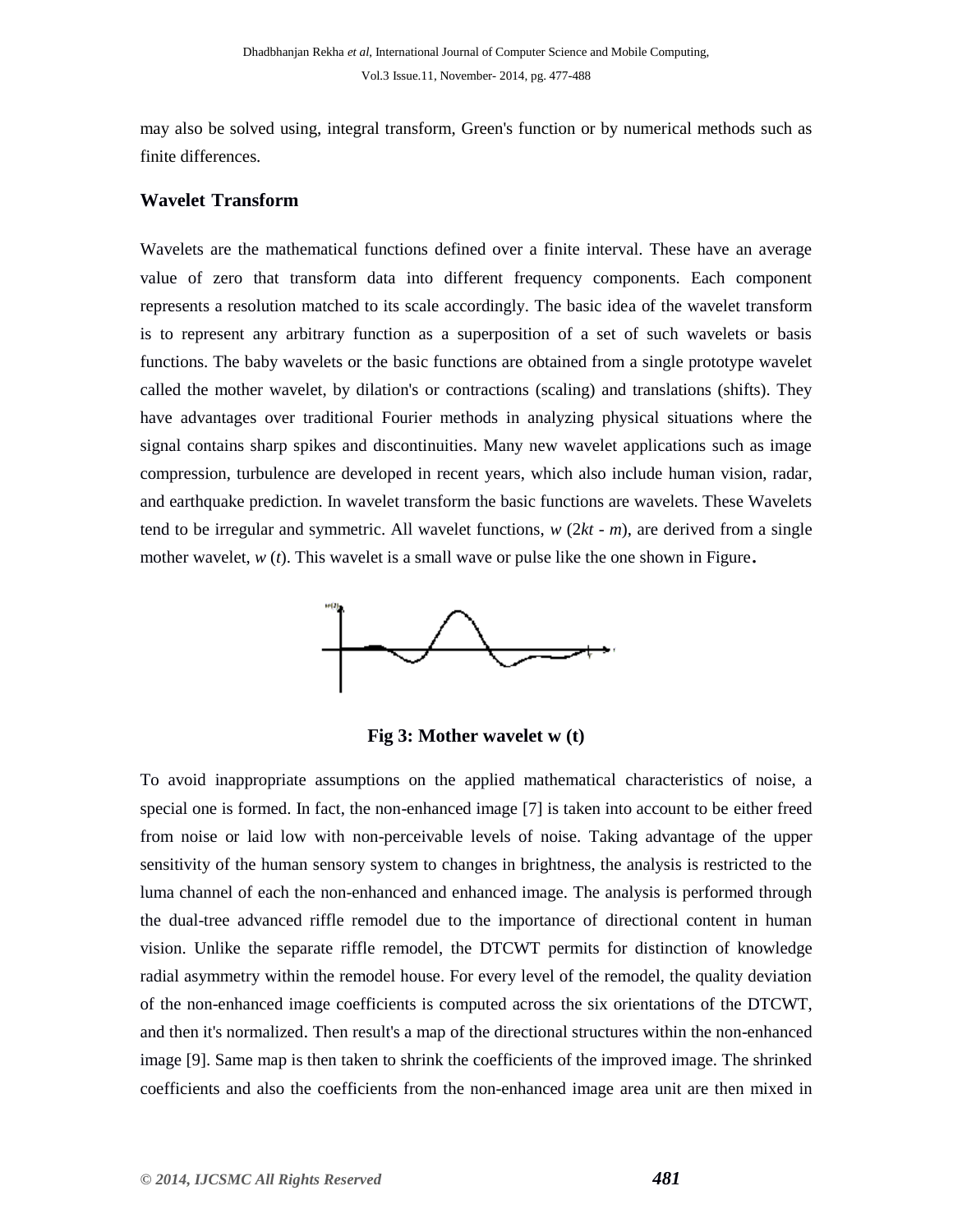keeping with information radial asymmetry. Finally, a noise-reduced version of the improved image is computed via the inverse transforms.

### **DTCWT**

A new implementation of the Discrete Wavelet Transform is presented, that is suitable for a range of applications. These applications include signal and image processing. In order to obtain the real and imaginary parts of complex wavelet coefficients, it employs a dual tree of wavelet filters. This introduces limited redundancy (4:1 for 2-dimensional signals) and allows the transform to provide approximate shift invariance and directionally selective filters (properties lacking in the traditional wavelet transform) while preserving the usual properties of perfect reconstruction and computational efficiency. Thus in order to solve certain problems that arise with the traditional Discrete Wavelet Transform (DWT) as well as other more advanced methods such as the Steerable Pyramid Transform (SPT), Kingsbury developed the Dual Tree Complex Wavelet Transform(DTCWT). An application to texture synthesis is presented Although the Discrete Wavelet Transform (DWT) in its maximally decimated form (Mallet"s dyadic filter tree) has established an impressive reputation as a tool for image compression, yet it has been hampered by two main disadvantages in its use for other signal analysis and reconstruction tasks, which lead to small shifts in the input, that fell Lack of shift invariance. This DTCWT has added the characteristic of perfect reconstruction property.



**Fig 4: Block Diagram**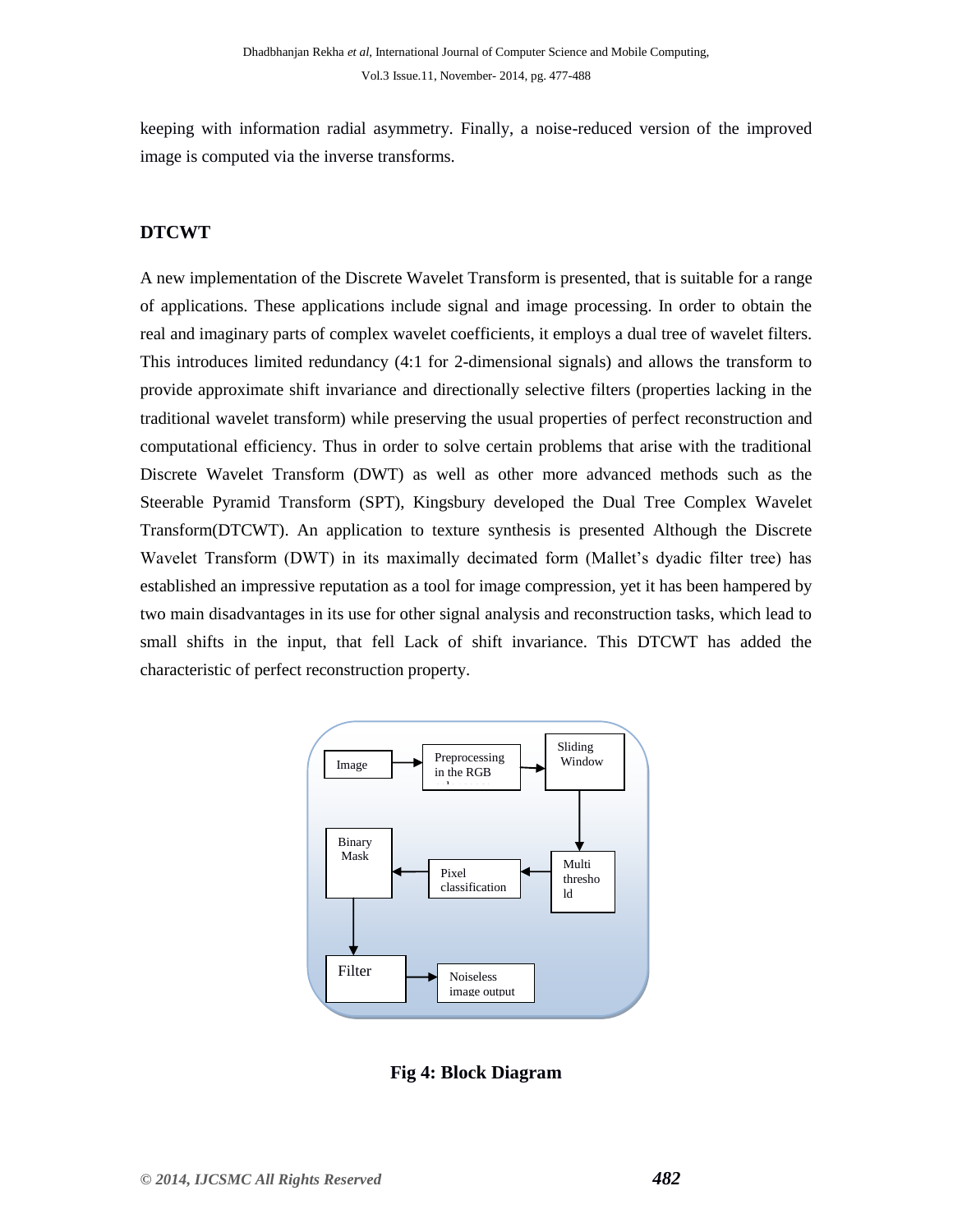The Existing system usually generates the output images in black and white format, since the input is also taken in the same manner. Thus the system does not work out to accept colored input images. Therefore Gaussian noise is removed and output is generated in black and white color format. However the projected system is helpful in obtaining the output images in grey color format, even if the input image taken is black and white in color. Thus the system works well to accept any kind of input and noise removal process is carried out with the perfect reconstruction property. This system is very much advantageous, since the salt and pepper noise is being removed using both the PDE and DTCWT techniques through the use of C#.Net language being linked with the MATLAB. DTCWT performance is high when compared to PDE implementation. This system produces sensible quality output by removing noise without altering the underlying structure of the image. Also, verified effective on compression and latent noise delivered to the surface by bar graph exploit. It is economical, very efficient and also provides security.

| ð.                                                                                 | Gui                                       | $ -$<br>$\mathbf{x}$ .            |
|------------------------------------------------------------------------------------|-------------------------------------------|-----------------------------------|
| Onginal Image                                                                      | Noisy image<br><b>Denoised</b> image      |                                   |
| <b>Plane Separation</b><br><b>Browse</b><br><b>Noisy Image</b><br><b>Filtering</b> |                                           |                                   |
| <b>Reconstruct Image</b><br>De-Noise                                               | - Validation<br>$\checkmark$<br>WT(DCTWT) | Validate<br>MSE<br>0.062073       |
|                                                                                    |                                           | PSNR<br>60.2018<br>IEF<br>59.4152 |
| ł<br>⊜<br>酉<br>$\bullet$<br>ъ                                                      | ĒП<br>$\infty$<br>Ξ¢                      | Close                             |

 **Fig 5: Design Page**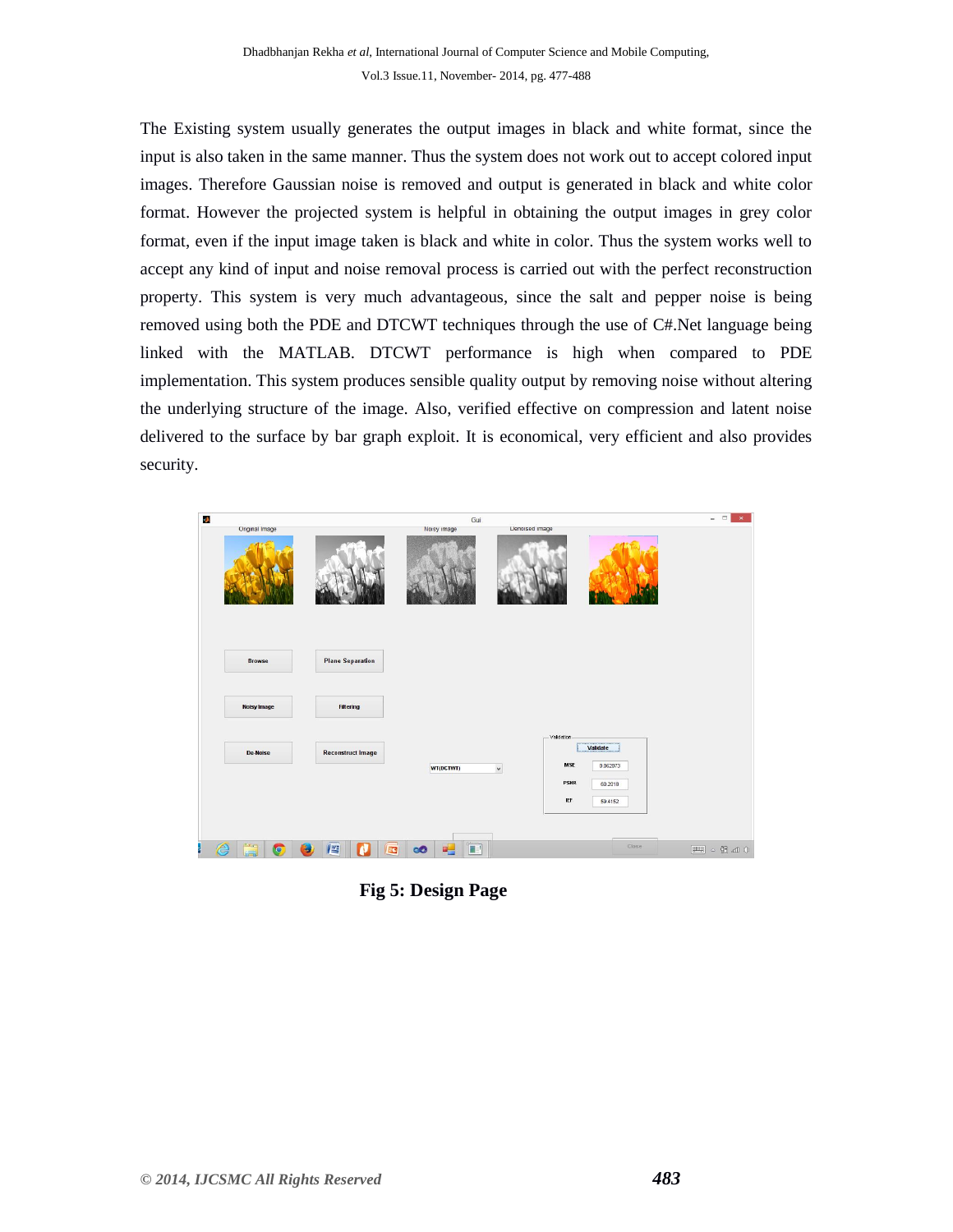|              | <b>MSE</b> | <b>PSNR</b> | TEF           |
|--------------|------------|-------------|---------------|
| <b>PDE</b>   | 11.644     | 37.471      | 0.9431        |
| <b>DTCWT</b> | 0.0486     |             | 61.267 51.957 |



 **Fig 6: Graphical Representation of noise removal using both PDE&DTCWT**

### **2. LITERATURE SURVEY**

# **Dual-tree complex wavelet transform based denoising for random spray image enhancement methods**

This work introduces a novel way of using the Random Spray sampling approach to reduce pointwise noise introduced or exacerbated by image enhancement methods. Due to the sampling structure used and the nature of the spray, output images for such methods tend to exhibit noise with unknown distribution. This proposed method of noise reduction is based on the assumption that the non-enhanced image is either free of noise or contaminated by various levels of noise. For both the non-enhanced and enhanced image the dual-tree complex wavelet transform is applied on the luma channel. The standard deviation of the energy for the non-enhanced image across the six orientations is computed and normalized. Thus to shrink the real coefficients of the enhanced image decomposition the obtained normalized map is used. A noise reduced version of the enhanced version can then be computed via the inverse transform. Therefore in order to confirm the validity of the proposed approach, a thorough numerical analysis of the results has been performed.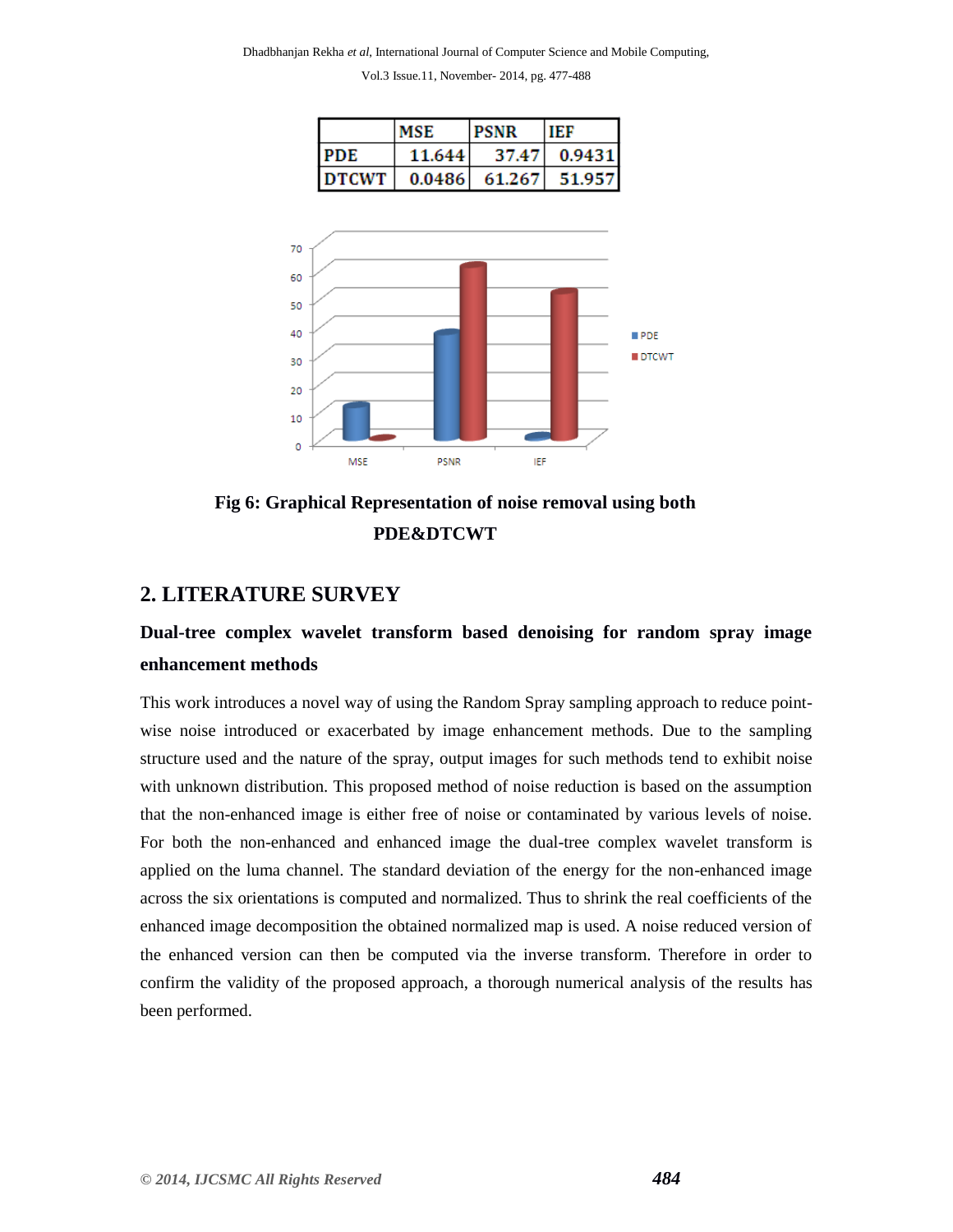# **Random spray retinex: A new retinex implementation to investigate the local properties of the model**

This work presents a new implementation, in order to investigate the local filtering behavior of the Retinex model. This implementation derives a method known as random spray Retinex, in which paths are replaced by 2-D pixel sprays. The way its parameters being controlled in order to perform spatial investigation is a peculiar feature of this implementation. The parameters' tuning is accomplished by an unsupervised method based on quantitative measures. Making use of user panel tests, this procedure has been validated. Furthermore, the spray approach is more efficient than the path-wise one. Further discussion is made, tests are carried out and results are presented.

# **A spatially variant white patch and gray-world method for color image enhancement driven by local contrast**

Starting from the revolutionary Retinex by Land and McCann, further development has been made on several perceptually inspired color correction models, with different aims, e.g. enhancement of color images, reproduction of color sensation, robust features recognition. Such models have a differential, variant and non-linear nature. These can coarsely be distinguished between white-patch (WP) and gray-world (GW) algorithms. This paper shows that the combination of a pure WP algorithm (Random Spray Retinex (RSR) and an essentially GW one (Automatic Color Equalization (ACE)) leads to a more robust and better performing model (RACE). For both algorithms RSR and ACE the choice of these follows from the recent identification of a unified spatially-variant approach. Mathematically, differential mechanisms of RSR and ACE and the originally distinct non-linear and have been fused using the local average operations and the spray technique. The investigation of RACE allowed us to put in evidence a common drawback of corruption of uniform image areas, differential models. To overcome this intrinsic defect, a local and global contrast-based and image-driven regulation mechanism has been devised, which has a general applicability to perceptually inspired color correction algorithms. Further tests, comparisons and discussions are presented.

# **Spatio-temporal retinex-inspired envelope with stochastic sampling: A framework for spatial color algorithms**

The authors present a new framework for algorithms for a wide range of image enhancement and reproduction applications, such as Stress Spatio Temporal Retinex-inspired Envelope with Stochastic Sampling. The working of the algorithms is done by recalculating each pixel for local upper and lower bounds in the image using envelopes. The envelopes are obtained can be interpreted as local reference maximum and minimum and sampling neighbor pixels. This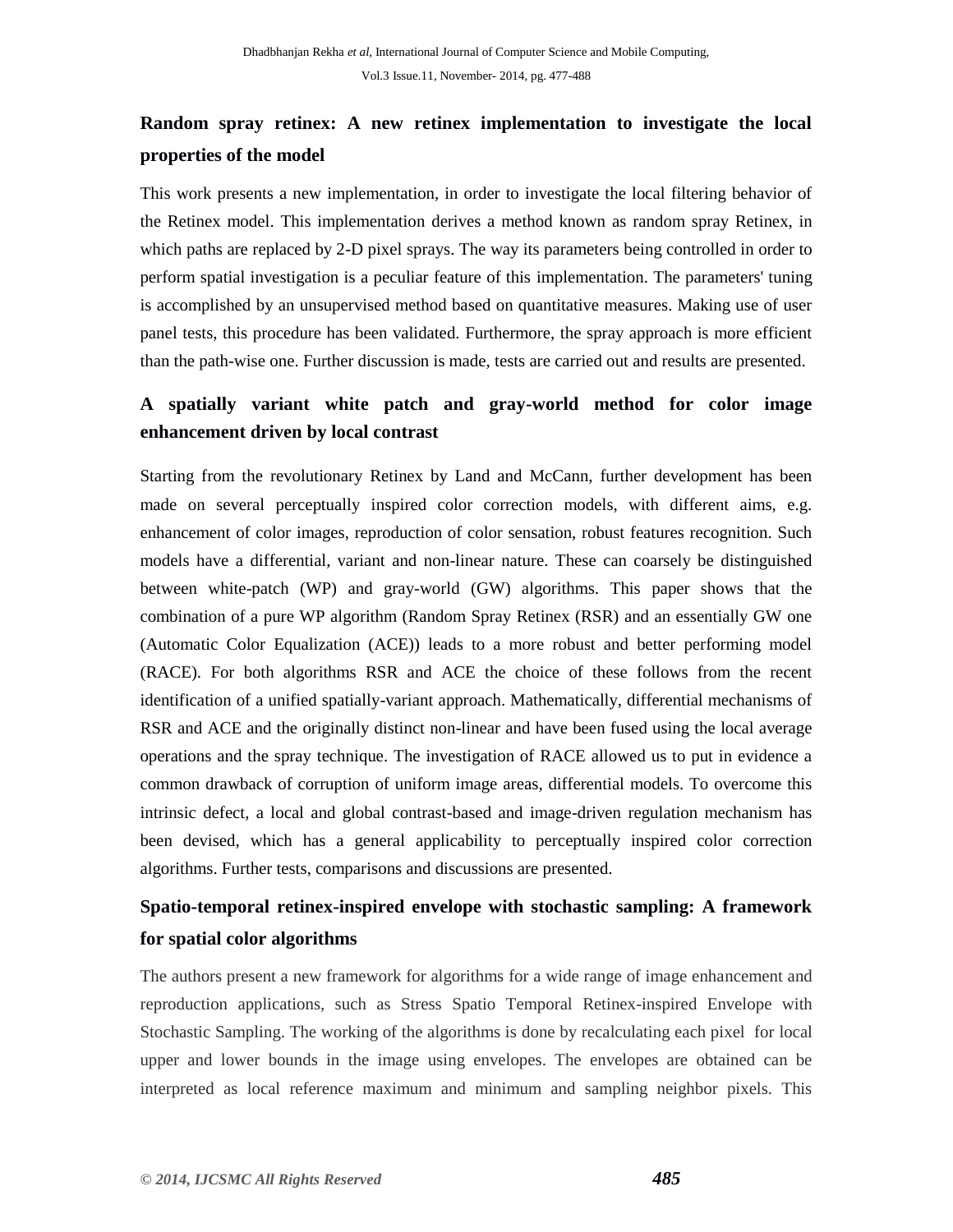approach is derived from a computational simplification of previous spatial color algorithms, such as ACE or Retinex. With the proposed method, various tasks such as high dynamic range image render, spatial color gamut mapping, local contrast stretching and color to gray scale conversion, automatic color correction can be performed with good results. With some aspects of the human visual system, the algorithm exhibits behaviors in line e.g., simultaneous contrast.

# **3. IMPLEMENTATION**

### **MODULES DESCRIPTION**

### **Image Capturing:**

Here the image is introduced using image enhancement methods, Random spray method which produces two-dimensional collection of points with a given spatial distribution around the origin. The analysis can be limited to the luma channel of both the non-enhanced and enhanced image.

### **Converting Process:**

In this step the plane separation process takes place. The proposed method first converts the image in a space where the chroma is separated from the luma and operates on the wavelet space of the luma channel. Making a choice to use only the luma channel does not lead to any visible color artifact. The input image is considered to be either free of noise or contaminated by various levels of noise. If such an assumption holds, the input image contains the information needed for successful noise reduction.

### **Image Identification:**

After the plane separation process, the input image is identified by the type of noise. The image is considered to be contaminated by non perceivable level of noise. With the advantage of human visual system the content of noise in the image is easily identified. Thus noisy image is obtained on which further transformations techniques are applied.

### **Comparing Each Transform:**

With the importance given to the directional content in human vision, an analysis is carried out through the dual-tree complex wavelet transform (DTCWT). Unlike the discrete wavelet transform, the DTCWT allows for distinction of data directionality in the transform space. For each level of the transform, a non-enhanced image is considered and the standard deviation of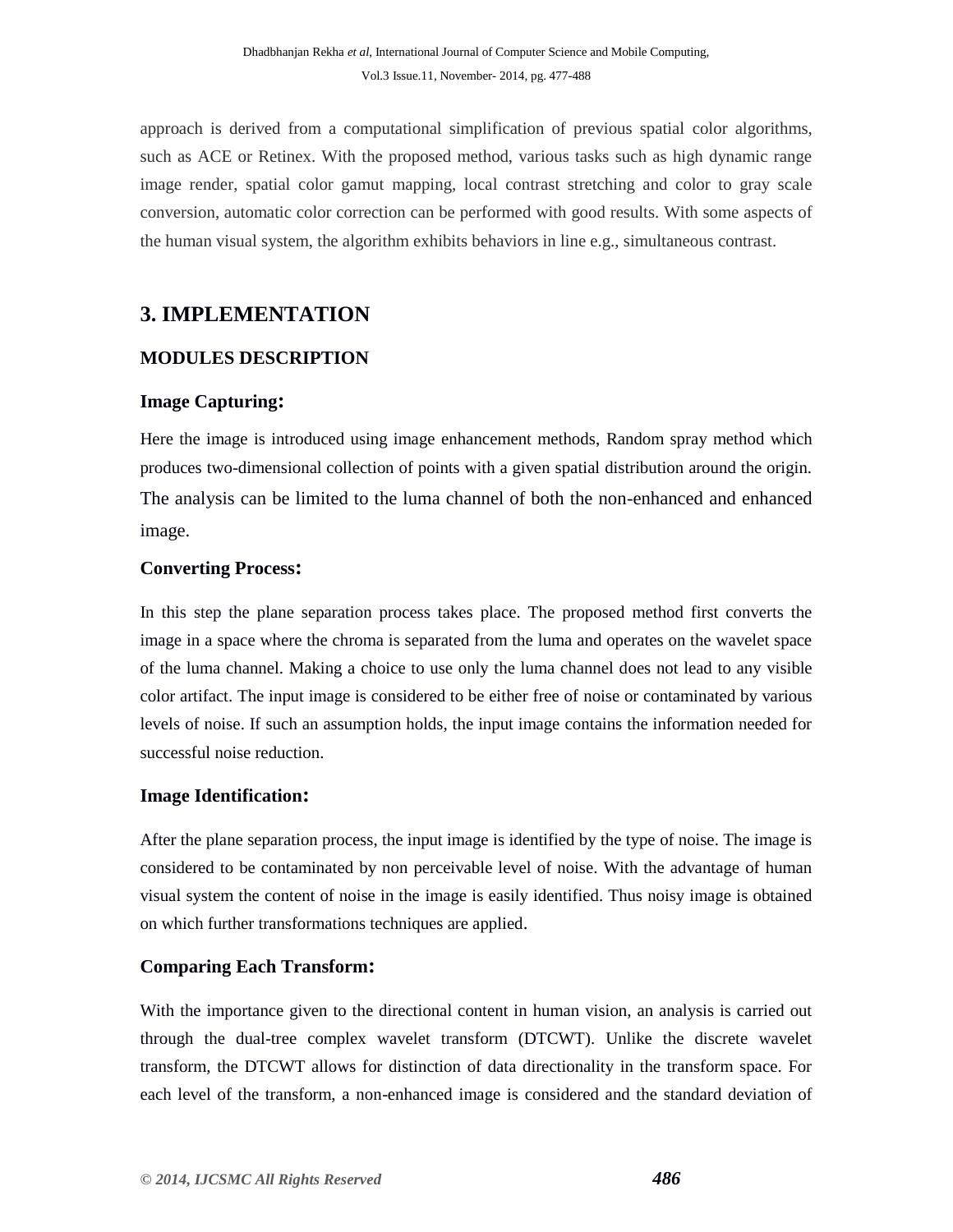these non-enhanced image coefficients is computed across the six orientations of the DTCWT, and then it is normalized.

### **Coefficient Shrinkage:**

Some of the most commonly used transforms for shrinkage-based noise reduction are the Wavelet Transform. This Produces map of the directional structures present in the non enhanced image. This map is then used to shrink the coefficients of the enhanced image. These shrunk coefficients and the coefficients from the non-enhanced image are then mixed according to data directionality.

### **Resulting Image:**

The output image is then computed by inverting the Dual Tree Complex Wavelet transform and the color transform with complete reconstruction property.

# **4. CONCLUSION**

This work presents a noise reduction method based on Dual Tree Complex Wavelet Transform coefficients shrinkage. The main point of uniqueness is represented by its application in postprocessing on the output of an image enhancement method and the lack of assumptions on the statistical distribution of noise. To achieve pleasant denoising, the proposed method exploits the data orientation discriminating power of the Dual Tree Complex Wavelet Transform to shrink coefficients from the enhanced, noisy image. Always according to data directionality, the coefficients which are shrunk are mixed with those from the non-enhanced, noise-free image. The output image is then computed by inverting the Dual Tree Complex Wavelet Transform and the colour transform. Therefore in order to carry out a safe and secured data transmission process in a successful manner, this proposed method is very much advantageous. Thus information can be exchanged in the form of images in a very efficient and effective way without any change in the original structure of the image.

#### **REFERENCES**

[3] E. Provenzi, C. Gatta, M. Fierro, and A. Rizzi, "A spatially variant whitepatch and gray-world method for color image enhancement driven by local contrast," vol. 30, no. 10, pp. 1757–1770, 2008.

[4] Ø. Kolås, I. Farup, and A. Rizzi, "Spatio-temporal retinex-inspired envelope with stochastic sampling:

<sup>[1]</sup> M. Fierro, W.-J. Kyung and Y.-H. Ha, "Dual-tree complex wavelet transform based denoising for random spray image enhancement methods," in Proc. 6th Eur. Conf. Color Graph., Imag. Vis., 2012, pp. 194–199.

<sup>[2]</sup> E. Provenzi, M. Fierro, A. Rizzi, L. De Carli, D. Gadia, and D. Marini, "Random spray retinex: A new retinex implementation to investigate the local properties of the model," vol. 16, no. 1, pp. 162–171, Jan. 2007.